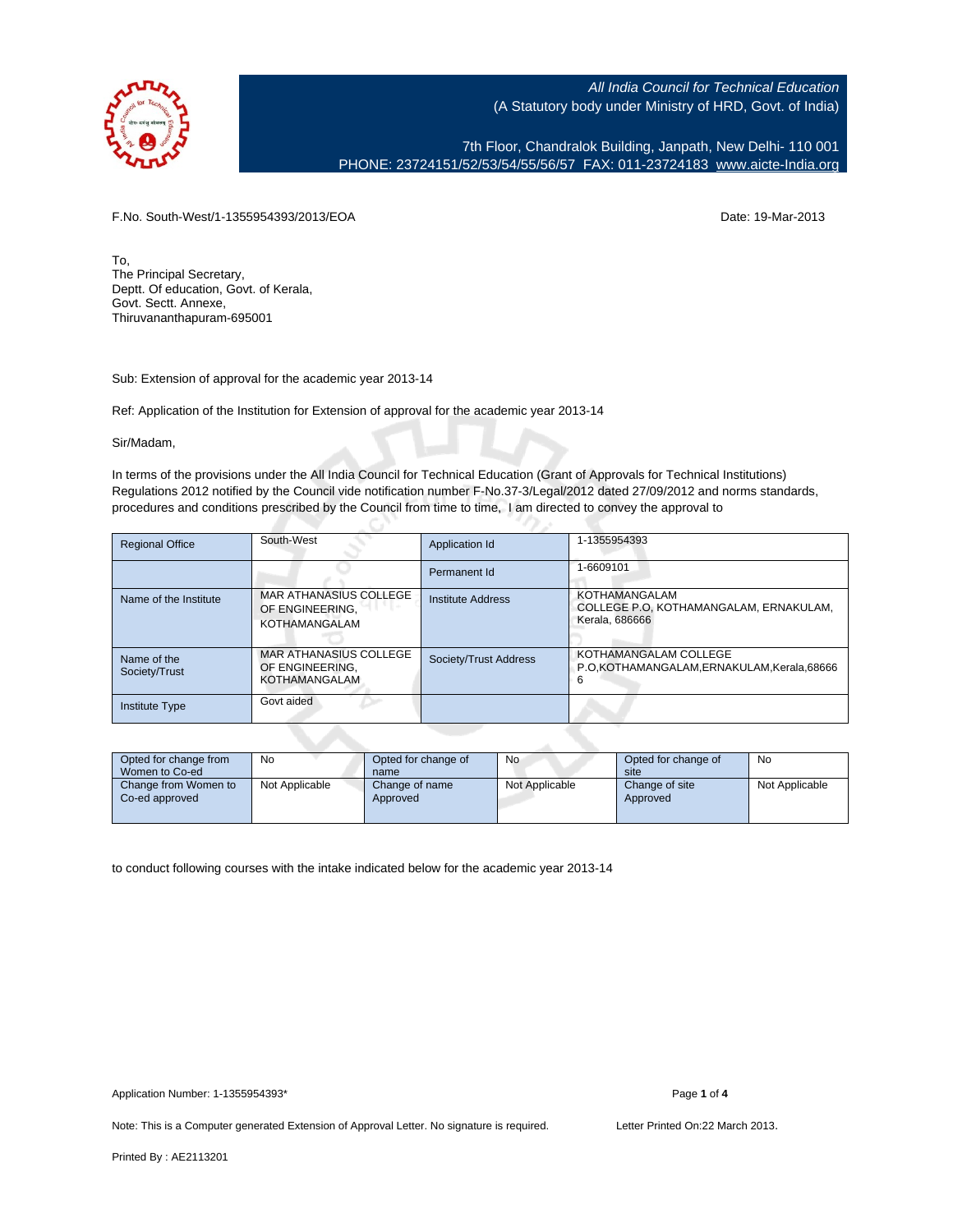7th Floor, Chandralok Building, Janpath, New Delhi- 110 001 PHONE: 23724151/52/53/54/55/56/57 FAX: 011-23724183 [www.aicte-India.org](http://www.aicte-India.org)

| Application Id: 1-1355954393<br>Program               | Shift     | Level                           | Course                                                                                         | Full/Part Time                                 | <b>Affiliating Body</b>               | Intake 2012-13 | Intake Approved for<br>13-14 | $\overline{\underline{\mathbf{g}}}$ | $\frac{1}{2}$ | Foreign Collaboration |
|-------------------------------------------------------|-----------|---------------------------------|------------------------------------------------------------------------------------------------|------------------------------------------------|---------------------------------------|----------------|------------------------------|-------------------------------------|---------------|-----------------------|
| <b>ENGINEERING</b><br>AND<br><b>TECHNOLOGY</b>        | 1st Shift | <b>POST</b><br><b>GRADUATE</b>  | <b>COMPUTER</b><br><b>AIDED</b><br><b>STRUCTURAL</b><br><b>ENGINEERING</b>                     | <b>FULL</b><br><b>TIME</b>                     | Mahatma Gandhi<br>Unversity, Kottayam | 18             | 18                           | No                                  | No            | No                    |
| <b>ENGINEERING</b><br><b>AND</b><br><b>TECHNOLOGY</b> | 1st Shift | POST<br><b>GRADUATE</b>         | <b>COMPUTER</b><br><b>SCIENCE AND</b><br><b>ENGINEERING</b>                                    | <b>FULL</b><br><b>TIME</b><br><b>Telesting</b> | Mahatma Gandhi<br>Unversity, Kottayam | $\mathbf 0$    | 24                           | No                                  | No            | No                    |
| <b>ENGINEERING</b><br>AND<br><b>TECHNOLOGY</b>        | 1st Shift | <b>POST</b><br><b>GRADUATE</b>  | <b>POWER</b><br><b>ELECTRONICS</b>                                                             | <b>FULL</b><br><b>TIME</b>                     | Mahatma Gandhi<br>Unversity, Kottayam | 18             | 18                           | No                                  | No            | No                    |
| <b>ENGINEERING</b><br>AND<br><b>TECHNOLOGY</b>        | 1st Shift | <b>POST</b><br><b>GRADUATE</b>  | <b>PRODUCTION</b><br>AND<br>INDUSTRIAL<br><b>ENGINEERING</b>                                   | <b>FULL</b><br><b>TIME</b>                     | Mahatma Gandhi<br>Unversity, Kottayam | 18             | 18                           | No                                  | No            | No                    |
| <b>ENGINEERING</b><br><b>AND</b><br><b>TECHNOLOGY</b> | 1st Shift | <b>POST</b><br><b>GRADUATE</b>  | <b>STRUCTURAL</b><br><b>ENGINEERING</b><br><b>AND</b><br><b>CONSTRUCTIO</b><br>N<br>MANAGEMENT | <b>FULL</b><br><b>TIME</b>                     | Mahatma Gandhi<br>Unversity, Kottayam | 24             | 24                           | No                                  | <b>No</b>     | No                    |
| <b>ENGINEERING</b><br>AND<br><b>TECHNOLOGY</b>        | 1st Shift | <b>POST</b><br><b>GRADUATE</b>  | <b>THERMAL</b><br><b>POWER</b><br><b>ENGINEERING</b>                                           | <b>FULL</b><br><b>TIME</b>                     | Mahatma Gandhi<br>Unversity, Kottayam | 0              | 24                           | No                                  | No            | No                    |
| <b>ENGINEERING</b><br><b>AND</b><br><b>TECHNOLOGY</b> | 1st Shift | POST<br><b>GRADUATE</b>         | <b>VLSI AND</b><br><b>EMBEDDED</b><br><b>SYSTEMS</b>                                           | <b>FULL</b><br><b>TIME</b>                     | Mahatma Gandhi<br>Unversity, Kottayam | 24             | 24                           | No                                  | No            | No                    |
| <b>ENGINEERING</b><br>AND<br><b>TECHNOLOGY</b>        | 1st Shift | <b>UNDER</b><br><b>GRADUATE</b> | <b>CIVIL</b><br>ENGINEERING                                                                    | <b>FULL</b><br><b>TIME</b>                     | Mahatma Gandhi<br>Unversity, Kottayam | 120            | 120                          | No                                  | No            | No                    |
| <b>ENGINEERING</b><br>AND<br><b>TECHNOLOGY</b>        | 1st Shift | <b>UNDER</b><br><b>GRADUATE</b> | <b>COMPUTER</b><br><b>SCIENCE AND</b><br><b>ENGINEERING</b>                                    | <b>FULL</b><br><b>TIME</b>                     | Mahatma Gandhi<br>Unversity, Kottayam | 60             | 60                           | No                                  | No            | No                    |

Application Number: 1-1355954393\* Page **2** of **4**

Note: This is a Computer generated Extension of Approval Letter. No signature is required. Letter Printed On:22 March 2013.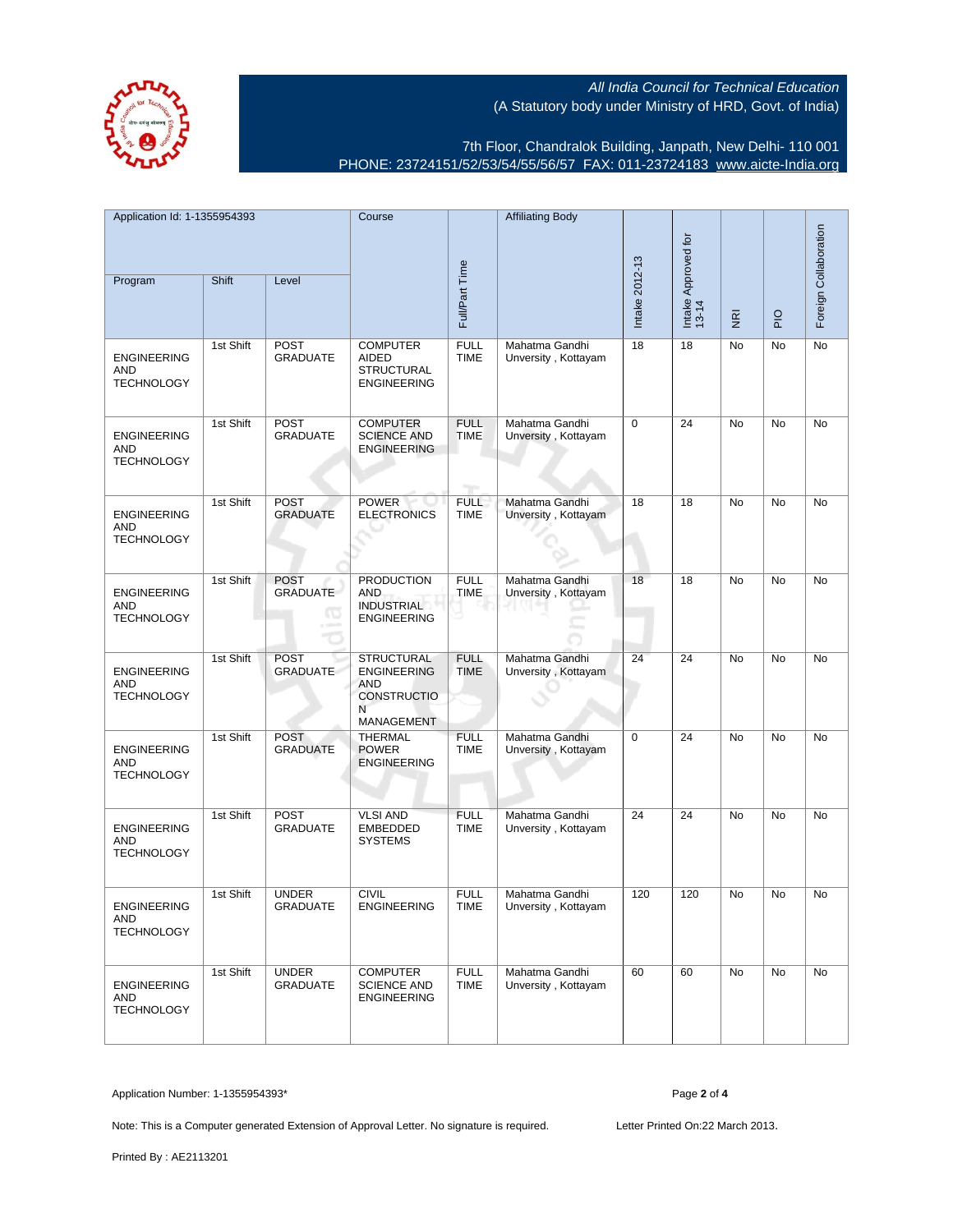7th Floor, Chandralok Building, Janpath, New Delhi- 110 001 PHONE: 23724151/52/53/54/55/56/57 FAX: 011-23724183 [www.aicte-India.org](http://www.aicte-India.org)

| Application Id: 1-1355954393                          |              | Course                               |                                                                             | <b>Affiliating Body</b>    |                                       |                 |                              |                         |               |                       |
|-------------------------------------------------------|--------------|--------------------------------------|-----------------------------------------------------------------------------|----------------------------|---------------------------------------|-----------------|------------------------------|-------------------------|---------------|-----------------------|
| Program                                               | <b>Shift</b> | Level                                |                                                                             | Full/Part Time             |                                       | Intake 2012-13  | Intake Approved for<br>13-14 | $\overline{\mathbf{g}}$ | $\frac{1}{2}$ | Foreign Collaboration |
| <b>ENGINEERING</b><br><b>AND</b><br><b>TECHNOLOGY</b> | 1st Shift    | <b>UNDER</b><br><b>GRADUATE</b>      | <b>ELECTRICAL</b><br><b>AND</b><br><b>ELECTRONICS</b><br><b>ENGINEERING</b> | <b>FULL</b><br><b>TIME</b> | Mahatma Gandhi<br>Unversity, Kottayam | 120             | 120                          | <b>No</b>               | <b>No</b>     | <b>No</b>             |
| <b>ENGINEERING</b><br><b>AND</b><br><b>TECHNOLOGY</b> | 1st Shift    | <b>UNDER</b><br><b>GRADUATE</b>      | <b>ELECTRONICS</b><br>&<br><b>COMMUNICATI</b><br>ON ENGG                    | <b>FULL</b><br><b>TIME</b> | Mahatma Gandhi<br>Unversity, Kottayam | 120             | 120                          | <b>No</b>               | <b>No</b>     | <b>No</b>             |
| <b>ENGINEERING</b><br><b>AND</b><br><b>TECHNOLOGY</b> | 1st Shift    | <b>UNDER</b><br><b>GRADUATE</b>      | <b>MECHANICAL</b><br><b>ENGINEERING</b>                                     | <b>FULL</b><br><b>TIME</b> | Mahatma Gandhi<br>Unversity, Kottayam | 120             | 120                          | <b>No</b>               | No            | <b>No</b>             |
| <b>MCA</b>                                            | 1st Shift    | <b>POST</b><br><b>GRADUATE</b><br>ТO | <b>MASTERS IN</b><br><b>COMPUTER</b><br><b>APPLICATIONS</b>                 | <b>FULL</b><br><b>TIME</b> | Mahatma Gandhi<br>Unversity, Kottayam | $\overline{30}$ | 30                           | <b>No</b>               | <b>No</b>     | <b>No</b>             |

• Validity of the course details may be verified at www.aicte-india.org>departments>approvals

The above mentioned approval is subject to the condition that MAR ATHANASIUS COLLEGE OF ENGINEERING, KOTHAMANGALAM shall follow and adhere to the Regulations, guidelines and directions issued by AICTE from time to time and the undertaking / affidavit given by the institution along with the application submitted by the institution on portal.

In case of any differences in content in this Computer generated Extension of Approval Letter, the content/information as approved by the Executive Council / General Council as available on the record of AICTE shall be final and binding.

Strict compliance of Anti-Ragging Regulation:- Approval is subject to strict compliance of provisions made in AICTE Regulation notified vide F. No. 37-3/Legal/AICTE/2009 dated July 1, 2009 for Prevention and Prohibition of Ragging in Technical Institutions. In case Institution fails to take adequate steps to Prevent Ragging or fails to act in accordance with AICTE Regulation or fails to punish perpetrators or incidents of Ragging, it will be liable to take any action as defined under clause 9(4) of the said Regulation.

**(Dr. Kuncheria P. Isaac)**

Member Secretary, AICTE

Application Number: 1-1355954393\* Page **3** of **4**

Note: This is a Computer generated Extension of Approval Letter. No signature is required. Letter Printed On:22 March 2013.